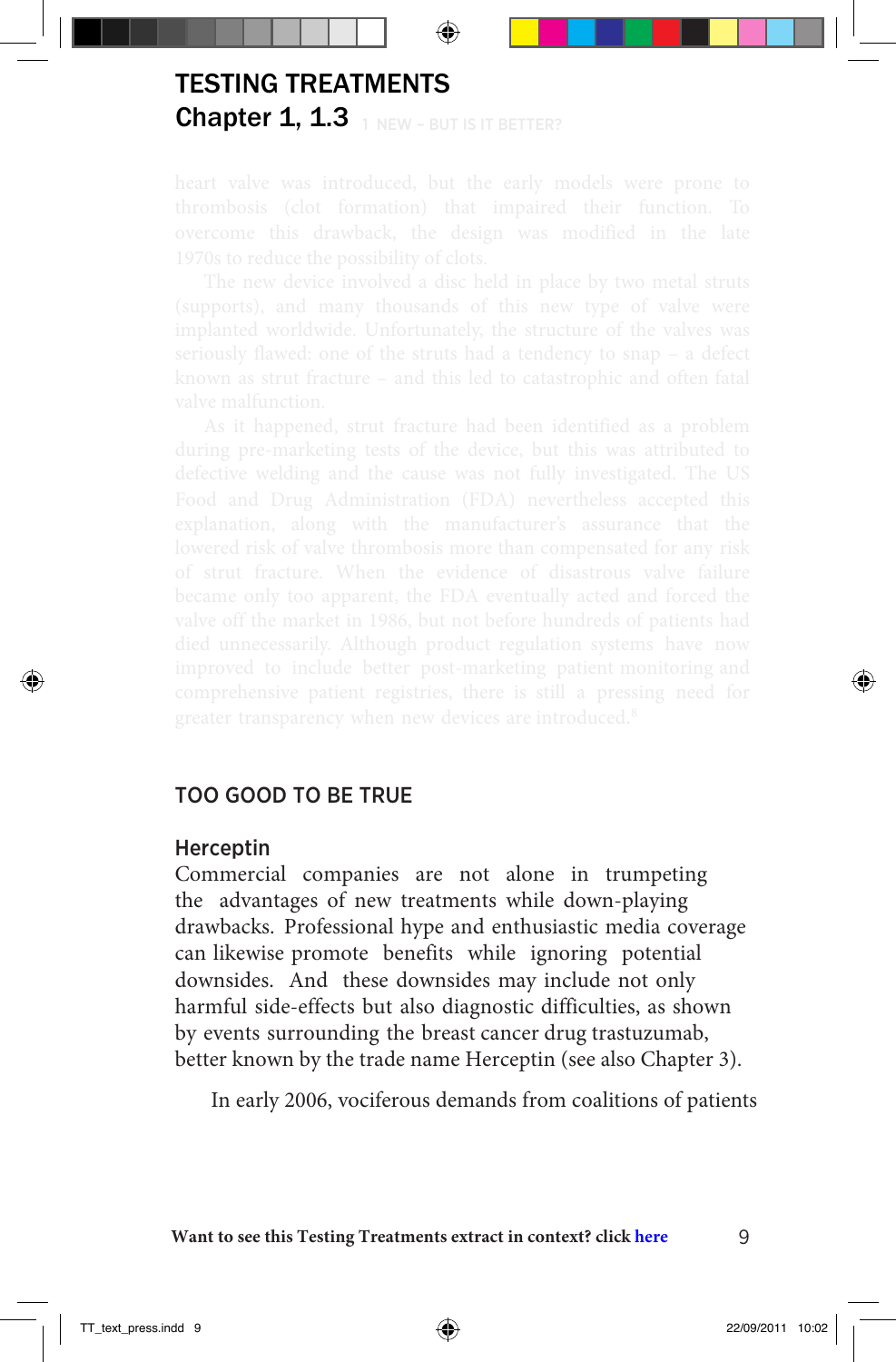and professionals, fuelled by the pharmaceutical industry and the mass media, led the UK National Health Service to provide Herceptin for patients with early breast cancer. 'Patient pester power' triumphed – Herceptin was presented as a wonder drug (see Chapter 11).

But at that time Herceptin had only been licensed for the treatment of metastatic (widespread) breast cancer and had not been sufficiently tested for early breast cancer. Indeed, the manufacturers had only just applied for a licence for it to be used to treat early stages of the disease in a very small subset of women – those who tested positive for a protein known as HER2. And only one in five women has this genetic profile. The difficulties and costs of accurately assessing whether a patient is HER2 positive, and the potential for being incorrectly diagnosed – and therefore treated – as a 'false positive', were seldom reported by an enthusiastic but uncritical press. Nor was it emphasized that at least four out of five patients with breast cancer are not HER2 positive.9, 10, 11, 12

It was not until later that year that the UK's National Institute for Health and Clinical Excellence (NICE) – the organization charged with looking at evidence impartially and issuing advice – was able to recommend Herceptin as a treatment option for women with HER2 positive early breast cancer. Even then, there was an important warning. Because of mounting evidence that Herceptin could have adverse effects on heart function, NICE recommended that doctors should assess heart function before prescribing the drug, and not offer it to women with various heart problems, ranging from angina to abnormal heart rhythms. NICE judged that caution was necessary because of short-term data about side-effects, some of them serious. Long-term outcomes, both beneficial and harmful, take time to emerge.<sup>13</sup>

Similar pressures for use of Herceptin were being applied in other countries too. In New Zealand, for example, patient advocacy groups, the press and the media, drug companies, and politicians all demanded that breast cancer patients should be prescribed Herceptin. New Zealand's Pharmaceutical Management Agency (PHARMAC), which functions much as NICE does in the UK, similarly reviewed the evidence for use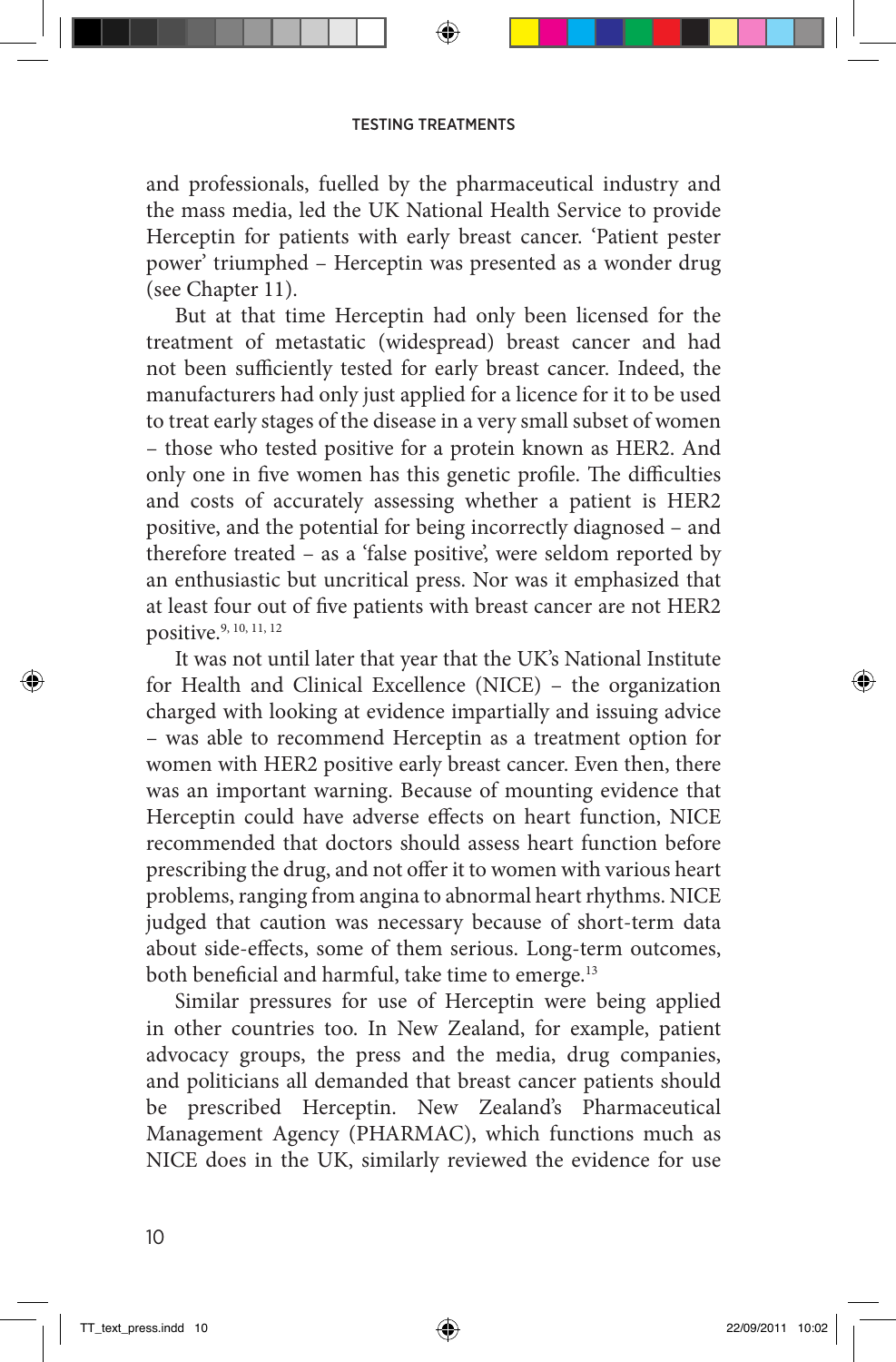### **ON BEING SUCKED INTO A MAELSTROM**

In 2006, a patient in the UK, who happened to be medically trained, found herself swept along by the Herceptin tide. She had been diagnosed with HER2 positive breast cancer the preceding year.

'Prior to my diagnosis, I had little knowledge of modern management of breast cancer and, like many patients, used online resources. The Breast Cancer Care website was running a campaign to make Herceptin available to all HER2 positive women and I signed up as I simply could not understand, from the data presented on the website and in the media, why such an effective agent should be denied to women who, if they relapsed, would receive it anyway. . . . I began to feel that if I did not receive this drug then I would have very little chance of surviving my cancer! I was also contacted by the Sun newspaper who were championing the Herceptin campaign and were interested in my story, as a doctor and a "cancer victim".

 At the completion of chemotherapy, I discussed Herceptin treatment with my Oncologist. He expressed concerns regarding the long-tem cardiac [heart] effects which had emerged in studies but had received very little attention on the website and from the media, especially when one considered that the drug was being given to otherwise healthy women. Also, more careful analysis of the "50% benefit" which had been widely quoted and fixed in my mind actually translated into a 4-5% benefit to me, which equally balanced the cardiac risk! So I elected not to receive the drug and will be happy with the decision even if my tumour recurs.

 This story illustrates how (even) a medically trained and usually rational woman becomes vulnerable when diagnosed with a potentially life threatening illness. . . . much of the information surrounding the use of Herceptin in early breast cancer was hype generated artificially by the media and industry, fuelled by individual cases such as mine.'

Cooper J. Herceptin (rapid response). *BMJ*. Posted 29 November 2006 at www.bmj.com.